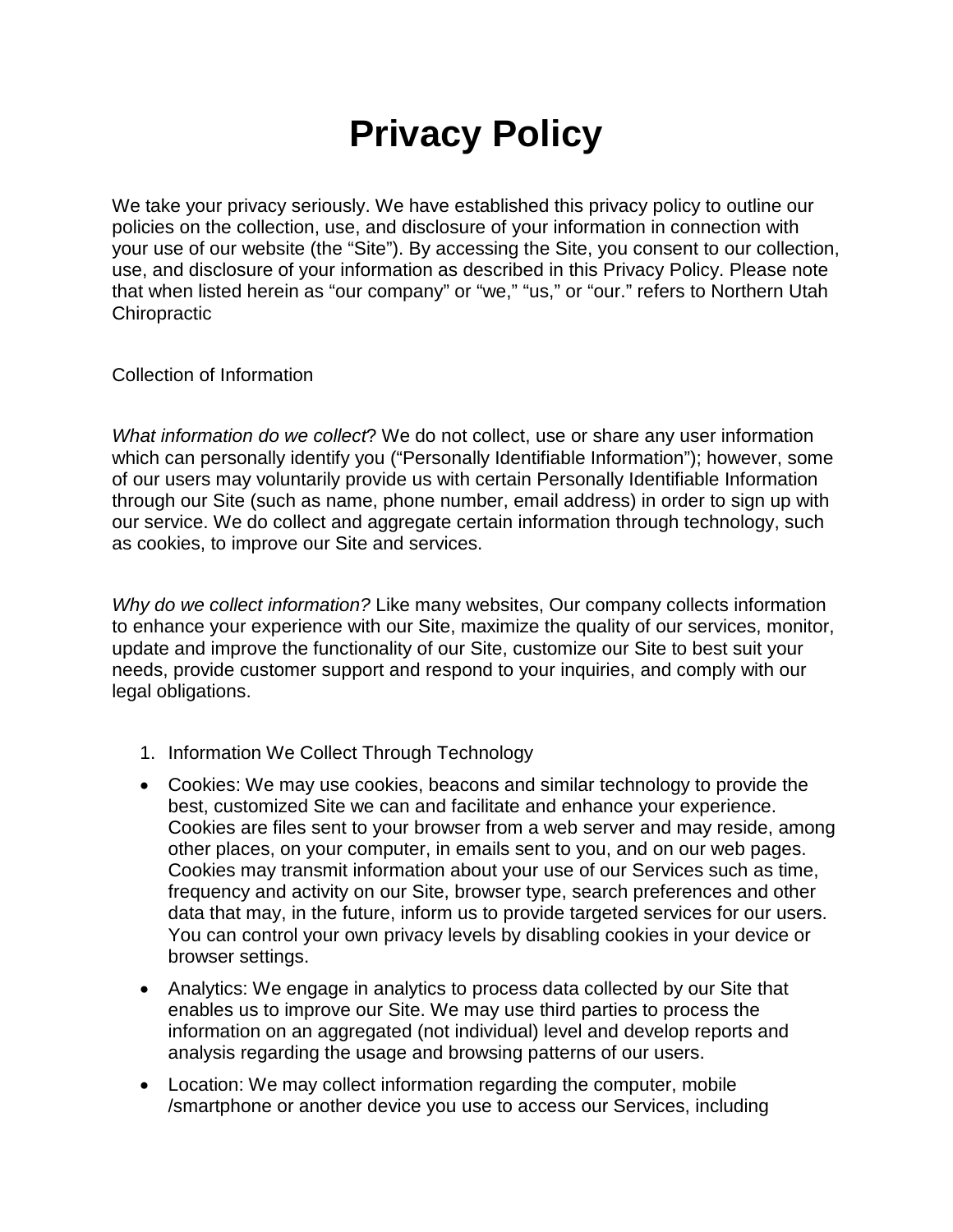collecting information on your Internet Protocol (IP) addresses. We do this to measure the effectiveness of our Site and to better conduct technical systems functions and troubleshooting.

Sharing of Information, We Collect

#### 1. To Enhance our Site

Any third party service providers we use for analytics or marketing are restricted from using your information in any way other than providing the services we request of them.

#### 2. To share with Partners

Our company.. also shares your personal (non-financial) information, including but not limited to your contact information with our business partners as we deem fit. Should you not want this information shared, you should not use our service.

#### For Legal Compliance

To comply with the law, our company may be required to produce user information. As a service to our users, we may produce user information if we reasonably believe that doing so will protect the personal safety or property of our users or the general public. We may also disclose user information to protect, defend and enforce our own intellectual property rights, which we will do to the fullest extent of the law.

Changes to the Privacy Policy

The Privacy Policy may be modified from time to time at the sole discretion of Our company. Revisions to the Privacy Policy will be posted on this webpage. Such modifications shall become effective once posted on the Site. You agree to this Privacy Policy and any subsequent revisions through your continued use and access of this Site.

#### Terms of Use

These terms and conditions (the "Terms of Use") govern your use of our company's website (the "Site"). Through your access or use of the Site, you agree to these Terms of Use and to a legally binding contract with our company. Do not access or use the Site if you are unwilling or unable to be bound by these Terms of Use.

A. Content

#### 1. Use of Our Content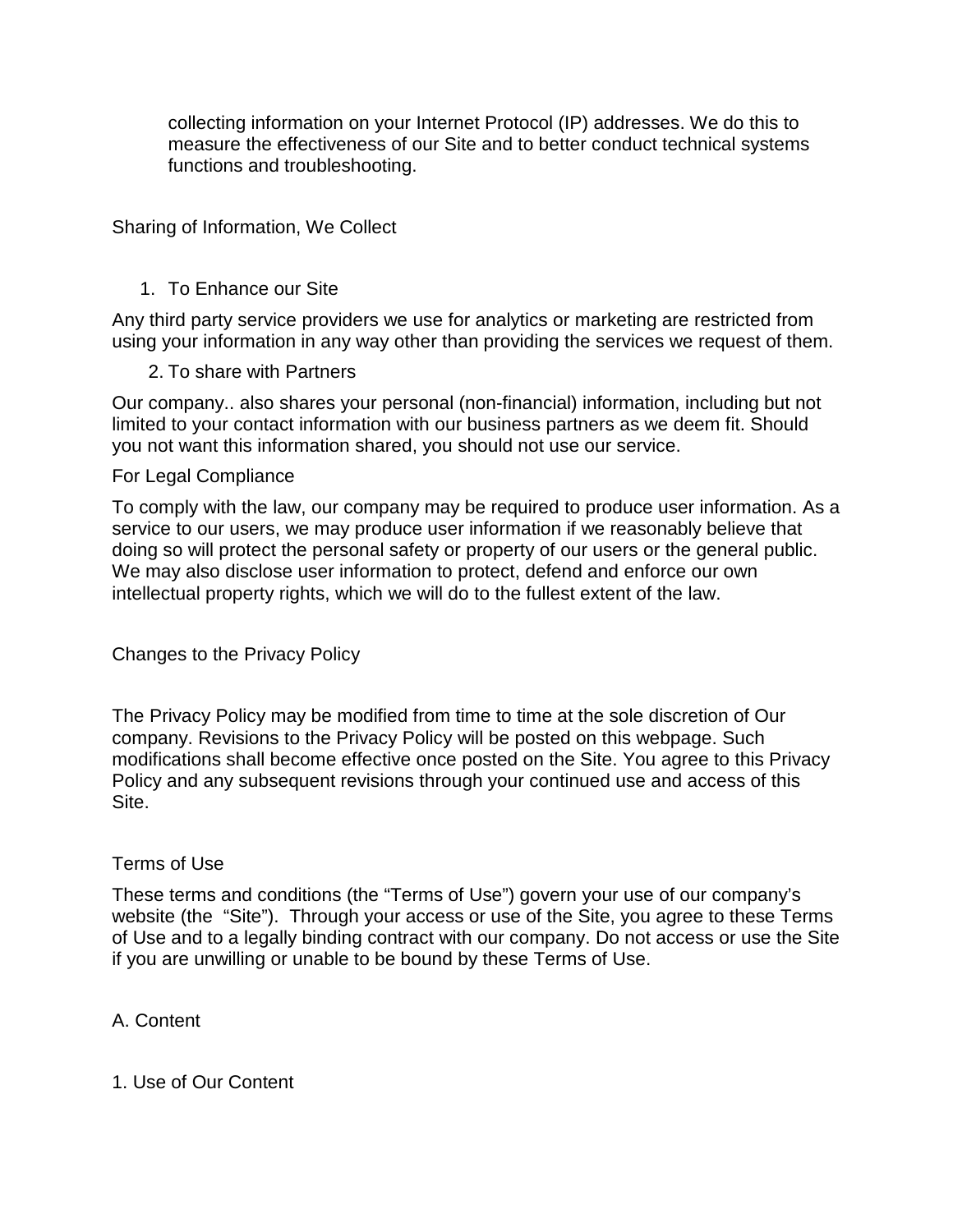The content provided on this Site is for informational and educational purposes only. The information contained herein does not constitute any guarantees, implied or real. Unless otherwise specified, Web Site is for your personal and/or commercial use and limited to the purchaser of the license to use the site. You may not modify, copy, distribute, transmit, display, perform, reproduce, publish, license, create derivative works from, transfer, or sell any information, software, products or services obtained from our company's Web Sites.

#### 2. Ownership of Our Content

The materials used and displayed on this Site, including but not limited to text, photographs, charts, visual graphics, video, interviews, service marks, logos, and names are the property of our company or our affiliates, contractors or licensors. While you may use this content for your personal or commercial use, you acknowledge that this content is protected by intellectual property laws and other federal and state laws. You may not reproduce, transmit, publish, distribute or otherwise use any of our content or any modifications thereof without our prior express written consent or that of our affiliates, contractors or licensors.

#### 3. Use of Your Content

Our company may use your content, including but not limited to photographs, testimonials, visual graphics or video, with or without your prior consent and as our company deems fit, to provide our services, including but not limited to our public site, blogs, newsletters, advertisements, and other services. We may also create derivative works from your content. Through these Terms of Use, once you consent to our use of your content, you acknowledge and grant us the rights to use your content for such purposes without limitation and without any need for a license or payments of any fees, Our company may use, copy, publish, display, distribute, modify, translate, and create derivative works from your content.

#### B. Legal Disclaimer

The user acknowledges that the content of this Site is provided for informational and educational purposes only. To the fullest extent permitted by law, Our company.. makes no express or implied warranties regarding the content on this Site, including the accuracy, completeness, reliability, applicability, ownership, non-infringement or merchantability of the content.

This disclaimer extends to any and all testimonials, endorsements, statistics, graphics or video provided on this Site, which is provided for informational and educational purposes only and is not guarantees of diagnoses, treatment plans or treatment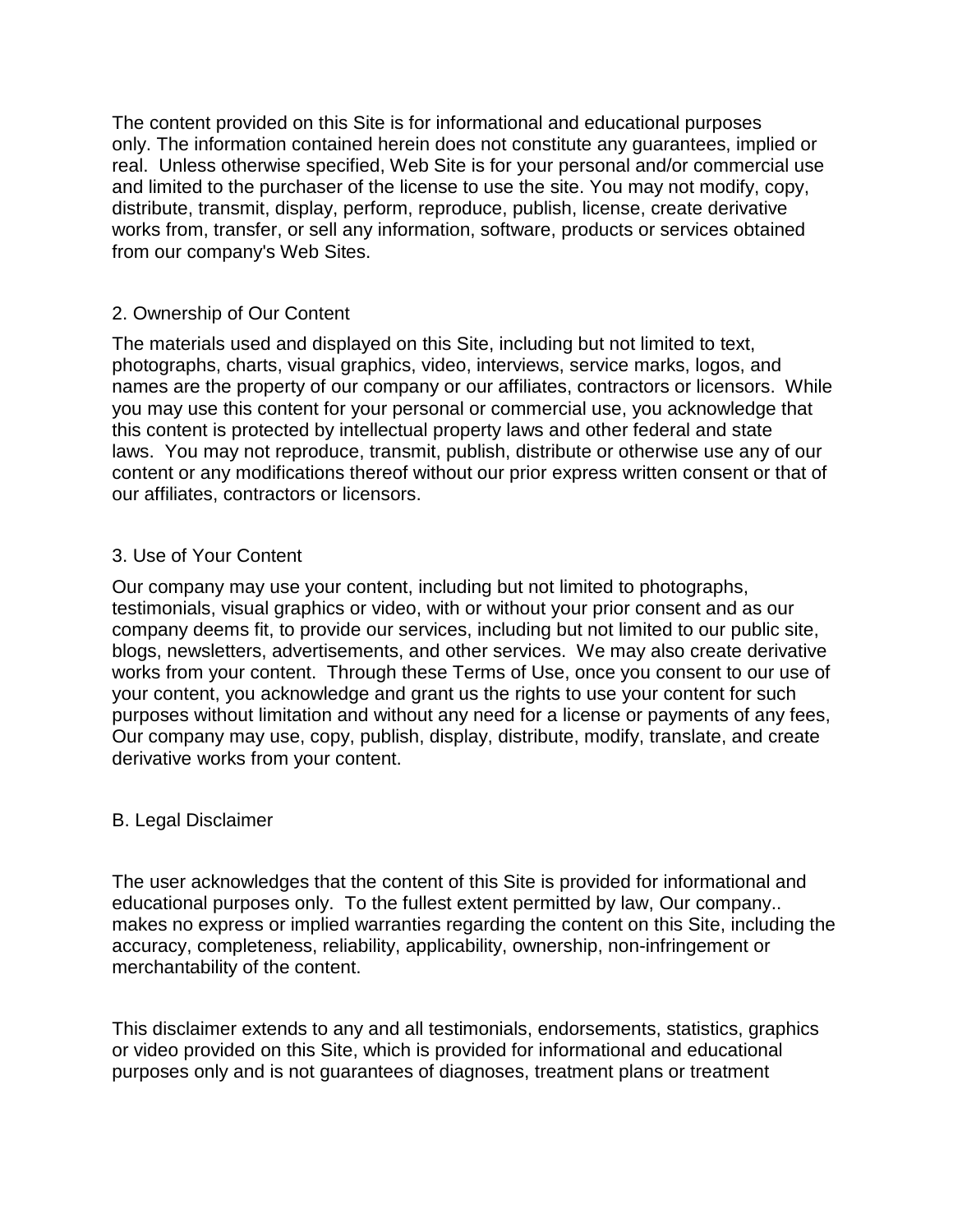results. Links to any third party websites are provided for your convenience only; Our company.. does not endorse any third parties through this Site.

OUR COMPANY, ITS AGENTS OR REPRESENTATIVES SHALL NOT BE LIABLE TO YOU OR ANYONE ELSE FOR ANY LOSS OR INJURY OR ANY DIRECT, INDIRECT, INCIDENTAL, CONSEQUENTIAL, SPECIAL, PUNITIVE OR SIMILAR DAMAGES ARISING OUT OF YOUR USE OR ACCESS OF THE SITE OR ARISING OUT OF ANY ACTION TAKEN IN RELIANCE UPON, IN RESPONSE TO, OR AS A RESULT OF, ANY INFORMATION AVAILABLE ON THE SITE. YOU HEREBY WAIVE ANY AND ALL CLAIMS AGAINST OUR COMPANY ARISING OUT OF YOUR USE OR ACCESS OF THIS SITE.

#### C. Changes to the Terms of Use

The Terms of Use may be modified from time to time at the sole discretion of our company. Revisions to the Terms of Use will be posted on this webpage. Such modifications shall become effective once posted on the Site. You acknowledge and agree that your access and use of this Site shall be considered an acceptance of these Terms of Use. To prevent that information from being shared, you must discontinue the use of our services understanding that we cannot recall the information shared.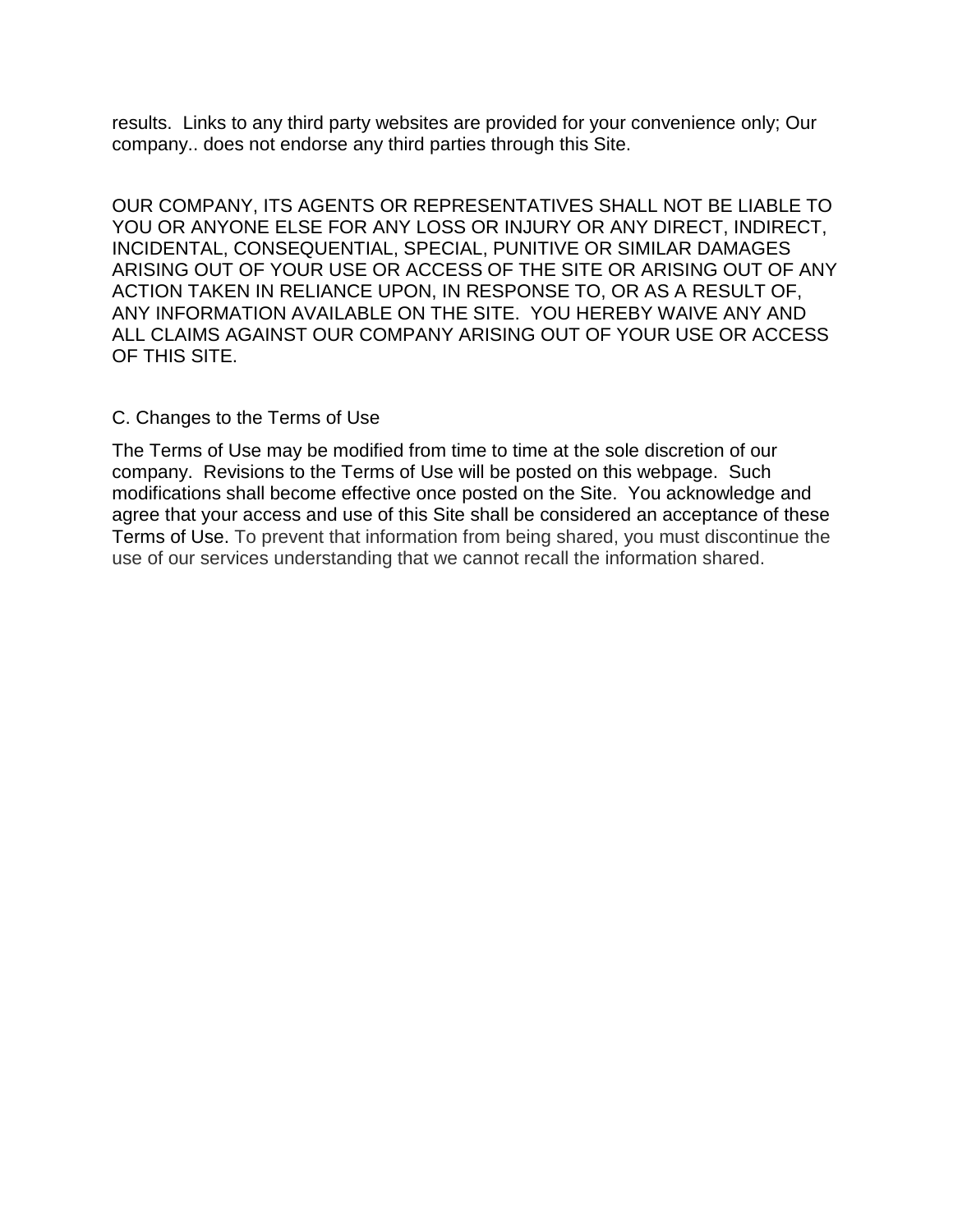## **TERMS OF USE AGREEMENT**

Welcome to Our company's, a website (the "Site"). This Terms of Use Agreement ("Agreement") governs your access to, and use of, the Site and the information, profiles, materials and other content ("Content") available on or through the Site. Please read this Agreement carefully before using the Site or any of its Content. By choosing to use the Site you acknowledge that you have read this Agreement and the disclaimers and caveats contained in the Site and that you accept and will be bound by the terms thereof. IF YOU DO NOT AGREE WITH THE TERMS OF THIS AGREEMENT, YOU ARE NOT GRANTED PERMISSION BY Our company TO ACCESS THE CONTENT OF THE SITE. If you do not agree to all of these terms and conditions of use, do not use the Site! Please note that when listed herein as "our company" or "we," "us," or "our." refers to Northern Utah Chiropractic

#### **REPEATED TO ENSURE YOU HAVE READ THIS STATEMENT**

PLEASE READ THESE TERMS AND CONDITIONS CAREFULLY. BY ACCESSING THIS WEBSITE, YOU AGREE TO BE BOUND BY THE TERMS AND CONDITIONS BELOW. THESE TERMS AND CONDITIONS ARE SUBJECT TO CHANGE WITHOUT NOTICE, FROM TIME TO TIME IN OUR SOLE DISCRETION. WE WILL NOTIFY YOU OF AMENDMENTS TO THESE TERMS AND CONDITIONS BY POSTING THEM TO THIS WEBSITE. IF YOU DO NOT AGREE WITH THESE TERMS AND CONDITIONS, PLEASE DO NOT ACCESS THIS WEBSITE.

Our company is based in the United States of America. Our company makes no claims that the content is appropriate or may be downloaded outside of the United States. Access to the content may not be legal by certain persons or in certain countries. If you access the site from outside the United States, you do so at your own risk and are responsible for compliance with the laws of your jurisdiction.

As a user of this site, you personally guarantee and certify that the information that you post is accurate and true and that you agree to be held personally liable and responsible for the information that you post on our company. You further agree that your business you will be promoting will also be held liable and responsible for all information that you post on the Our company.

#### 1. NO MEDICAL ADVICE

THE SITE PROVIDES NO MEDICAL/CHIROPRACTIC ADVICE OF ANY KIND WHATSOEVER. By using the Site, you acknowledge and agree that Our company is not providing you with any medical/chiropractic advice or with any advice regarding doctor choice. The content of the site, including, but not limited to, text, graphics, images, or other information in any form, from any source, or of any kind is provided for informational purposes only. The content is not, nor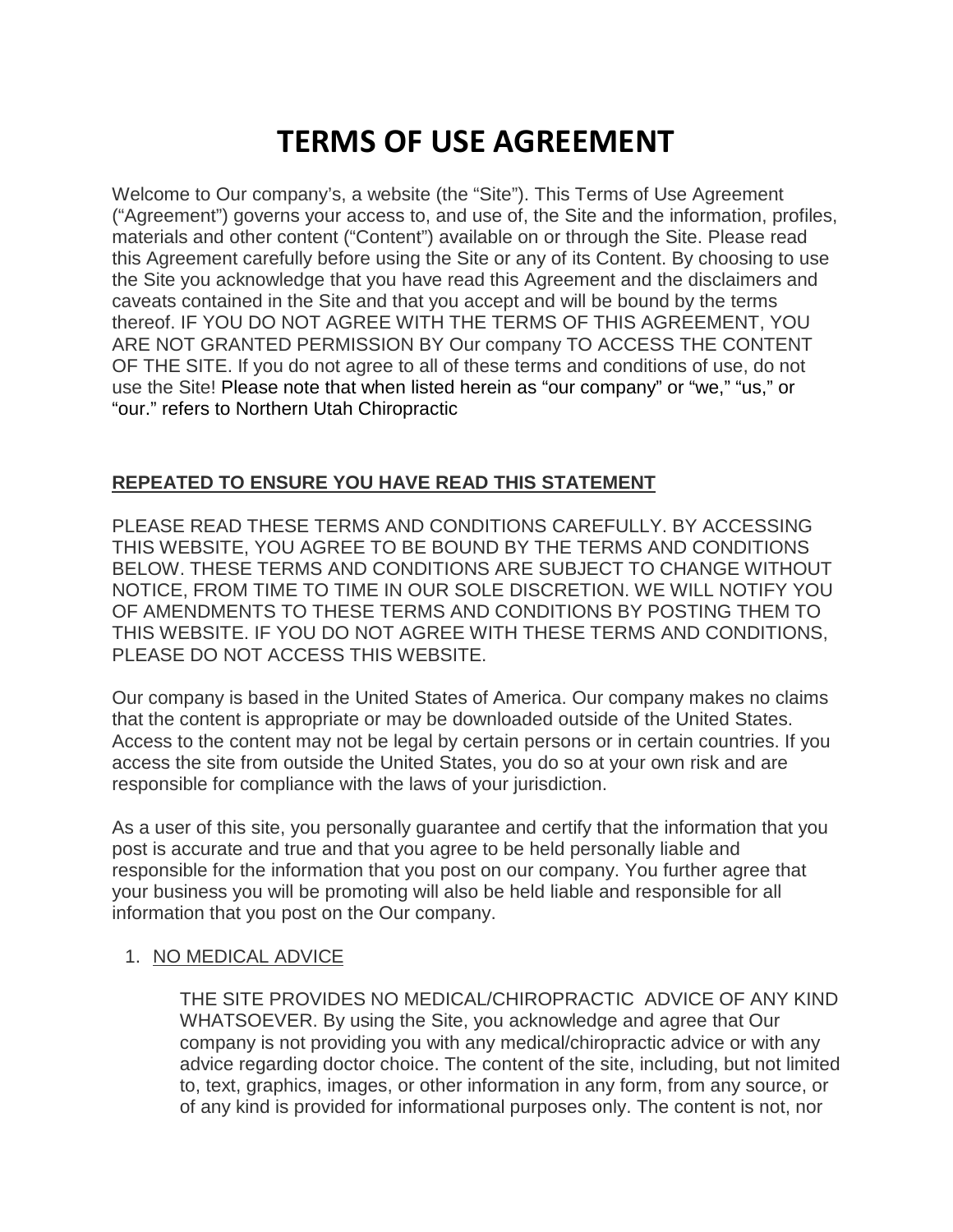is it ever intended to be, a substitute for professional advice or professional recommendations, diagnosis, or treatment. Always seek the advice of your physician(s) or another qualified healthcare provider (s) with any questions you may have regarding a medical condition. DO NOT DISREGARD PROFESSIONAL MEDICAL ADVICE BECAUSE OF ANYTHING YOU READ ON THE SITE. DO NOT DELAY SEEKING PROFESSIONAL ATTENTION OR ADVICE BECAUSE OF ANYTHING YOU READ ON THE SITE.

#### 2. Our company's RATINGS AND OPINION INFORMATION

Our company's information regarding education, background, residencies, fellowships, and positions held has been obtained directly from the listing doctors. Our company makes no independent statements of fact or truth concerning such information, other than the general statement that the factual information reported on the site reflects the factual information rendered from the doctors. Our company does not consider the status of any malpractice complaints or claims against a doctor, either pending or resolved in offering listings as that is between you and your state board. Our company does do not consider the absence of any pending malpractice claims or judgments against a doctor. Information regarding malpractice claims against a particular doctor, if any, may be available from publicly-available databanks.

Our company does not, and will not recommend or endorse any specific physicians, products, procedures, opinions, or other information that may be mentioned on the Site. **Our company is not a referral service**. Our company provides selected information about certain physicians/chiropractors. We cannot and do not offer advice regarding the quality or skill of any particular physician for any specific treatments or health conditions. You should obtain all additional information necessary to make an informed decision before using any physician. Reliance on any information provided by Our company, Our company employees, or others appearing on the Site is completely and solely at your own risk.

You agree that you assume all responsibility in connection with choosing any physician, whether or not you obtained information about such physician on or through the Site. We assume no responsibility or liability for any advice, treatment or other services rendered by any physician, or for any malpractice claims and/or other claims that may arise directly or indirectly from any such advice, treatment or other services.

#### 3. REVISION OF TERMS AND CONDITIONS

We may revise and update this Agreement at any time. By continuing to use the Site after such revision or update, you acknowledge that you accept those changes as they are made, even if you choose not to review the Agreement every time you access the Site.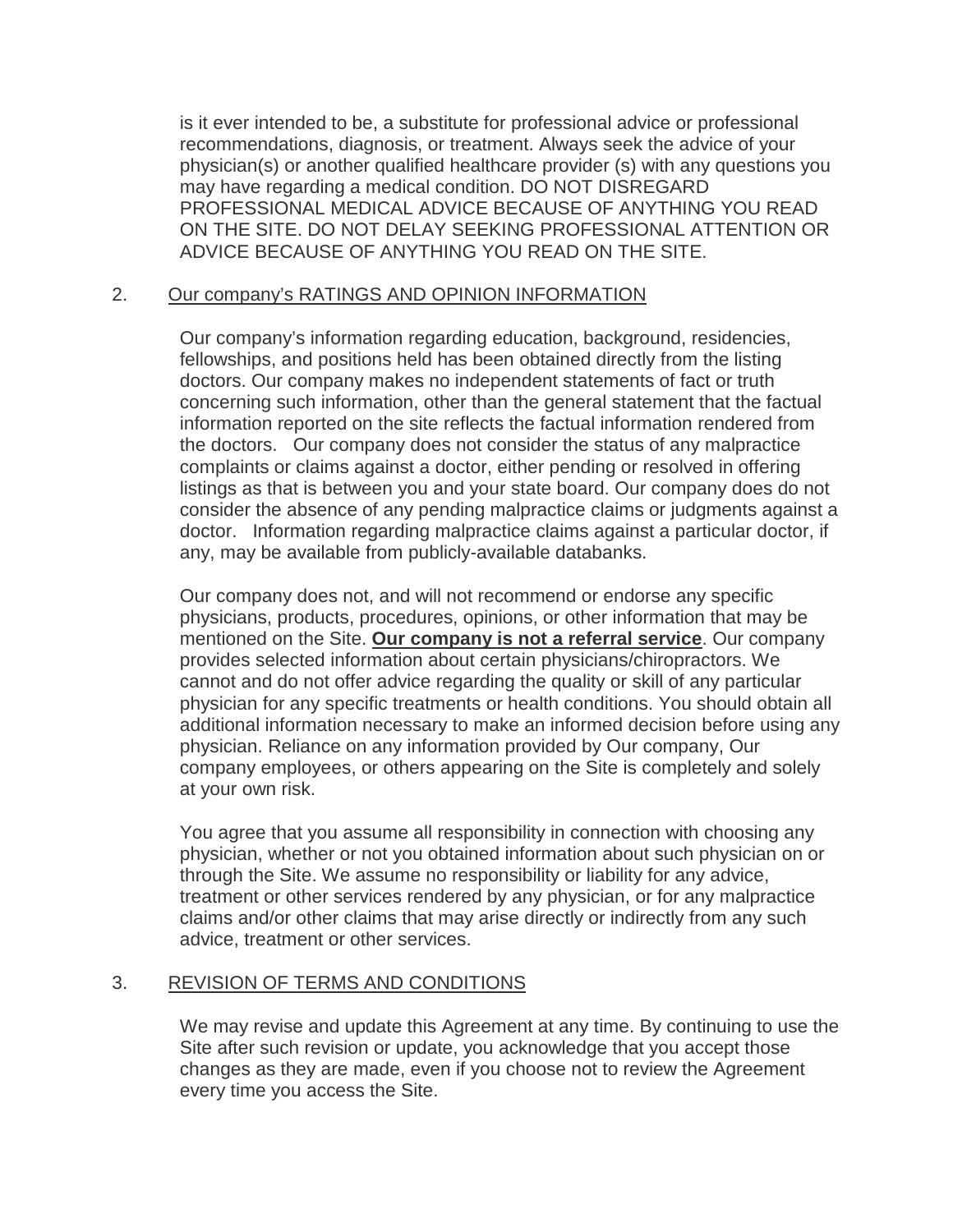#### 4. COPYRIGHT AND USE OF CONTENT.

The Content is protected by copyright under both United States and foreign laws. At all times, Our company and/or its licensors retain title to the Content. Any use of Content which is not expressly permitted by this Agreement is a breach of this Agreement and may violate copyright, trademark, and other laws. Content and features are subject to change or termination without notice, in Our company discretion. Our company reserves all rights unless expressly granted elsewhere.

Our company authorizes you to view or download a single copy of material found on the Site as long as it is solely for your personal, non-commercial use. If any information or another item on the Site has more restrictive copyright protections or rules that are included in the Site, such protections and/or rules are at this moment incorporated into this Agreement by reference.

If you violate any terms of this Agreement, your permission to use the Content automatically terminates, and you must immediately destroy any copies you have made of any portion of the Content. Our company will pursue its rights against such violators to the fullest extent of the law.

#### 5. LIMITATION OF LIABILITY.

The use of the Site and the Content is at your own risk. When using the Site, information is transmitted through an imperfect medium outside of Our company control. You agree that Our company assumes no liability to you or any other party arising out of any delays, failures, interruptions, or corruption of any data or additional information transmitted in connection with your access or use of, or your inability to access or use, the Site or its Content.

The Site and its Content are provided on a purely "as is" basis. Our company HEREBY DISCLAIMS ALL WARRANTIES, EITHER EXPRESS OR IMPLIED, STATUTORY OR OTHERWISE, INCLUDING BUT NOT LIMITED TO ANY IMPLIED WARRANTIES OF MERCHANTABILITY, NON-INFRINGEMENT OF THIRD PARTIES' RIGHTS, AND FITNESS FOR PARTICULAR PURPOSE. Our company makes no representation(s) or warranty(is) about the accuracy, reliability, completeness, or timeliness of the Content, software, text, graphics, links, or communications provided on or through the use of the Site.

YOU AGREE THAT UNDER NO CIRCUMSTANCES WILL WE, OR ANY OF OUR DIRECTORS, OFFICERS, SHAREHOLDERS, PROPRIETORS, PARTNERS, EMPLOYEES, AGENTS, REPRESENTATIVES, SERVANTS, ATTORNEYS, PREDECESSORS, SUCCESSORS OR ASSIGNS, BE LIABLE FOR ANY DAMAGES WHATSOEVER BE THEY INDIRECT, INCIDENTAL, SPECIAL, PUNITIVE, EXEMPLARY OR CONSEQUENTIAL (INCLUDING, BUT NOT LIMITED TO, LOST PROFITS AND DAMAGES THAT RESULT FROM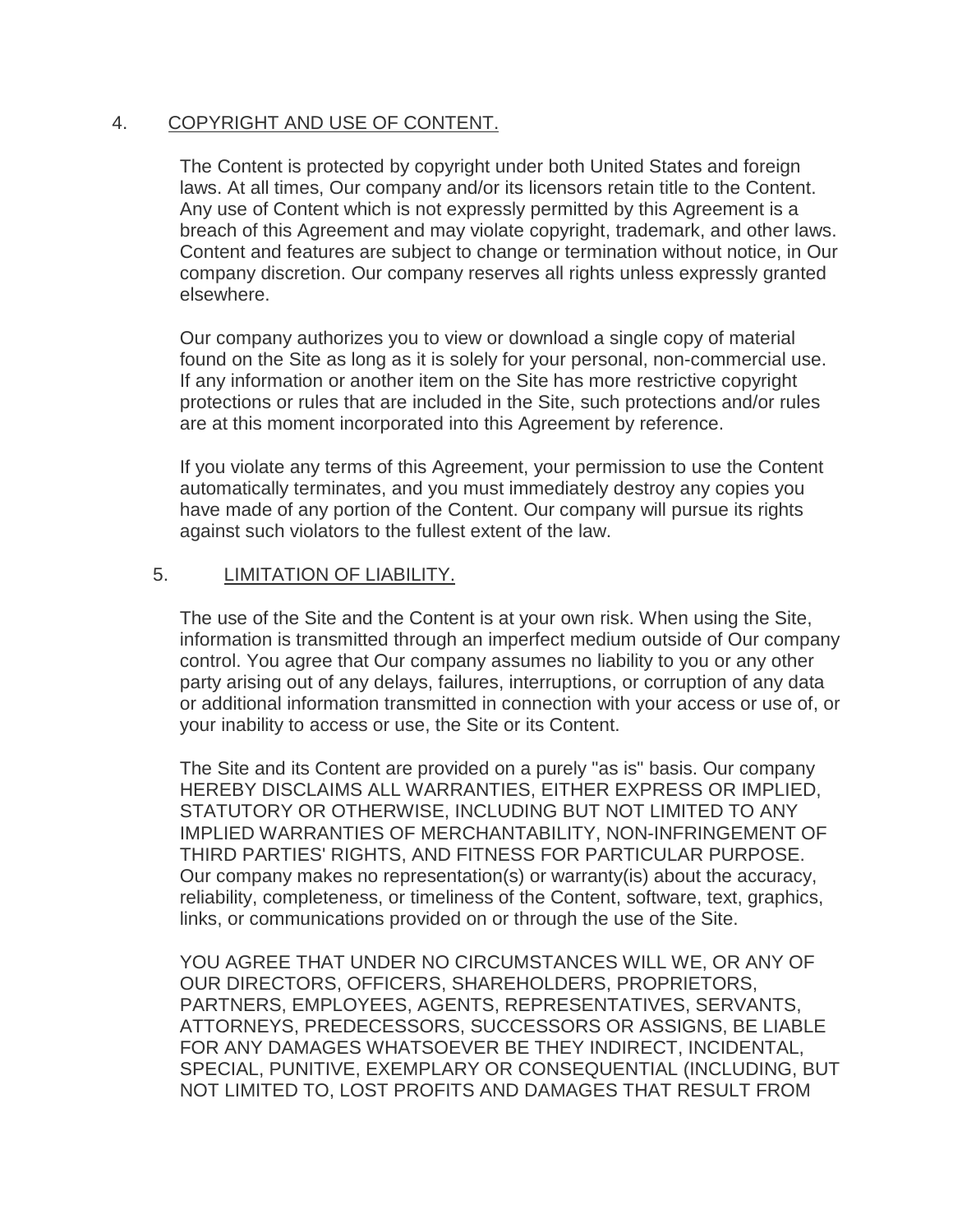INCONVENIENCE, DELAY, OR LOSS OF USE) ARISING OUT OF USE OF THE SITE, ANY SITE MATERIALS, ARRANGEMENTS MADE BASED ON INFORMATION OBTAINED ON OR THROUGH THE SITE, OR PRODUCTS OR SERVICES OBTAINED ON OR THROUGH THE SITE, EVEN IF WE OR THEY HAVE BEEN ADVISED OF THE POSSIBILITY OF SUCH DAMAGES. Because some states do not allow the exclusion or limitation of liability for consequential or incidental damages, this limitation may not apply to you.

This limitation applies whether the claim for damages is based on warranty, contract, tort (including any intentional torts and/or negligence of any type), or any other legal theory.

You agree that you will bring any claims against Our company within 90 days of knowledge of the date the event first giving rise to such claim occurred. You agree that you waive any claim not brought within 90 days and are barred from making any claims after that. Remedies under this Agreement are exclusive and are limited to those expressly provided for in this Agreement.

#### 6. USER SUBMISSIONS.

The personal information you submit to Our company is governed by Our company's Privacy Policy. To the extent there is an inconsistency between this Agreement and the Our company's Privacy Policy, this Agreement shall govern.

You agree that you will not upload or transmit any communications or Content of any type to the Site that infringe(s) or violate(s) any rights of any party. By submitting communications or Content to the Site, you agree that such submission is non-confidential for any and all purposes and that Our company is free to use such information for any and all purposes.

Use of this Website may be monitored, tracked and recorded. Anyone using this Website expressly consents to such monitoring, tracking and recording

If you make any such submission, you agree that you will not send or transmit to Our company any Content that infringes or violates any rights of any party. If you submit any business information, idea, concept or invention to Our company, you agree such submission is non-confidential for all purposes.

If you make any submission to the Site, you automatically grant—or warrant that the owner of such Content or intellectual property has expressly granted— Our company royalty-free, perpetual, irrevocable, world-wide nonexclusive license to use, reproduce, create derivative works from, modify, publish, edit, translate, distribute, perform, and/or display the communication or Content in any form, and in any forum. Our company may sublicense its rights through multiple tiers of sublicenses.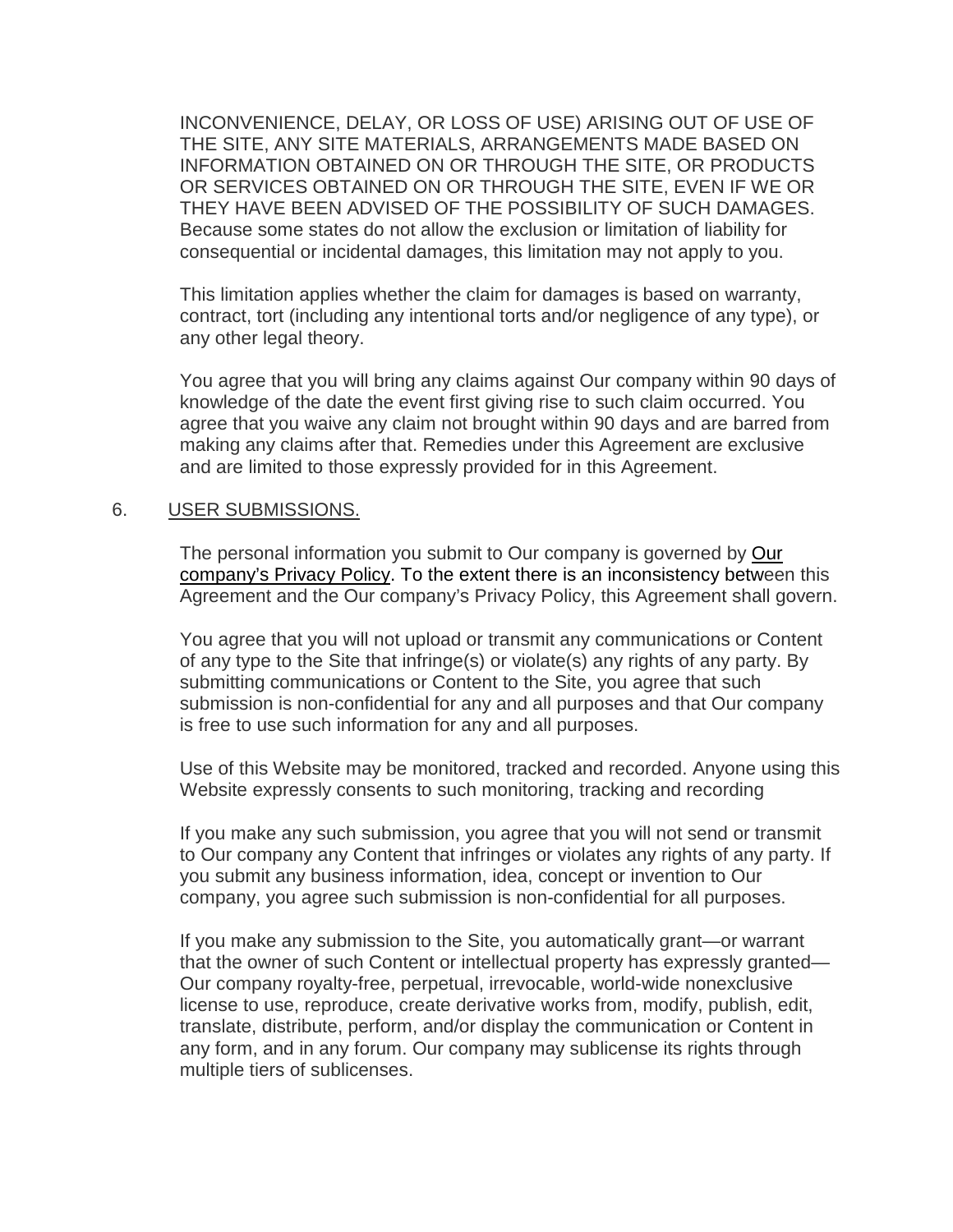You agree that (i) you will not engage in any activities related to this Website that are contrary to applicable law, regulation or the terms of any agreements you have with us, and (ii) in circumstances where locations of this Website require identification for access, you will establish commercially reasonable security procedures and controls to limit access to your password or other identifying information to authorized individuals. You agree that you will not use any robot, spider, other automatic device or manual process to monitor or copy our web pages, data or the content contained herein or for any other unauthorized purpose without our prior expressed written permission.

#### 7. PASSWORDS

You are responsible for taking all reasonable steps to ensure that no unauthorized person has access to your Our company passwords or accounts. It is your sole responsibility to (1) control the dissemination and use of your password; (2) authorize, monitor, and control access to and use of your Our company account and password; (3) promptly inform Our company any need to deactivate a password. You grant Our company and all other persons or entities involved in the operation of the Site the right to transmit, monitor, retrieve, store, and use your information in connection with the operation of the Site. Our company can not and does not assume any responsibility or liability for any information you submit, or your or third parties' use or misuse of information transmitted or received using Our company tools and services.

We reserve the right to delete or change any password at any time and for any reason and deny access until any issues are resolved.

#### 8. REVIEWS & POSTINGS

Our company is not responsible for the consequences of any reviews and does do not adopt or endorse user reviews, as the reviews are purely the opinion of the posting user. You are expected to refrain from using any improper, obscene, harassing, vulgar, offensive, defamatory, or libelous language.

- You are not permitted to post any Content that infringes upon the legitimate proprietary rights of others.
- You are not permitted to post or upload materials (or hyperlinks) that contain unsolicited or unauthorized advertising or marketing, promotional materials, junk mail, spamming, chain letters, pyramid schemes or the like.
- You are not permitted to pose as or impersonate another, nor are you permitted to allow any other person or entity to use your identification for posting or viewing comments
- You are not permitted to post or upload materials (or hyperlinks) that contain viruses or that are coded in a way that might interrupt, disrupt, destroy or limit the functionality of any computer software, hardware or telecommunication equipment. If you post a review: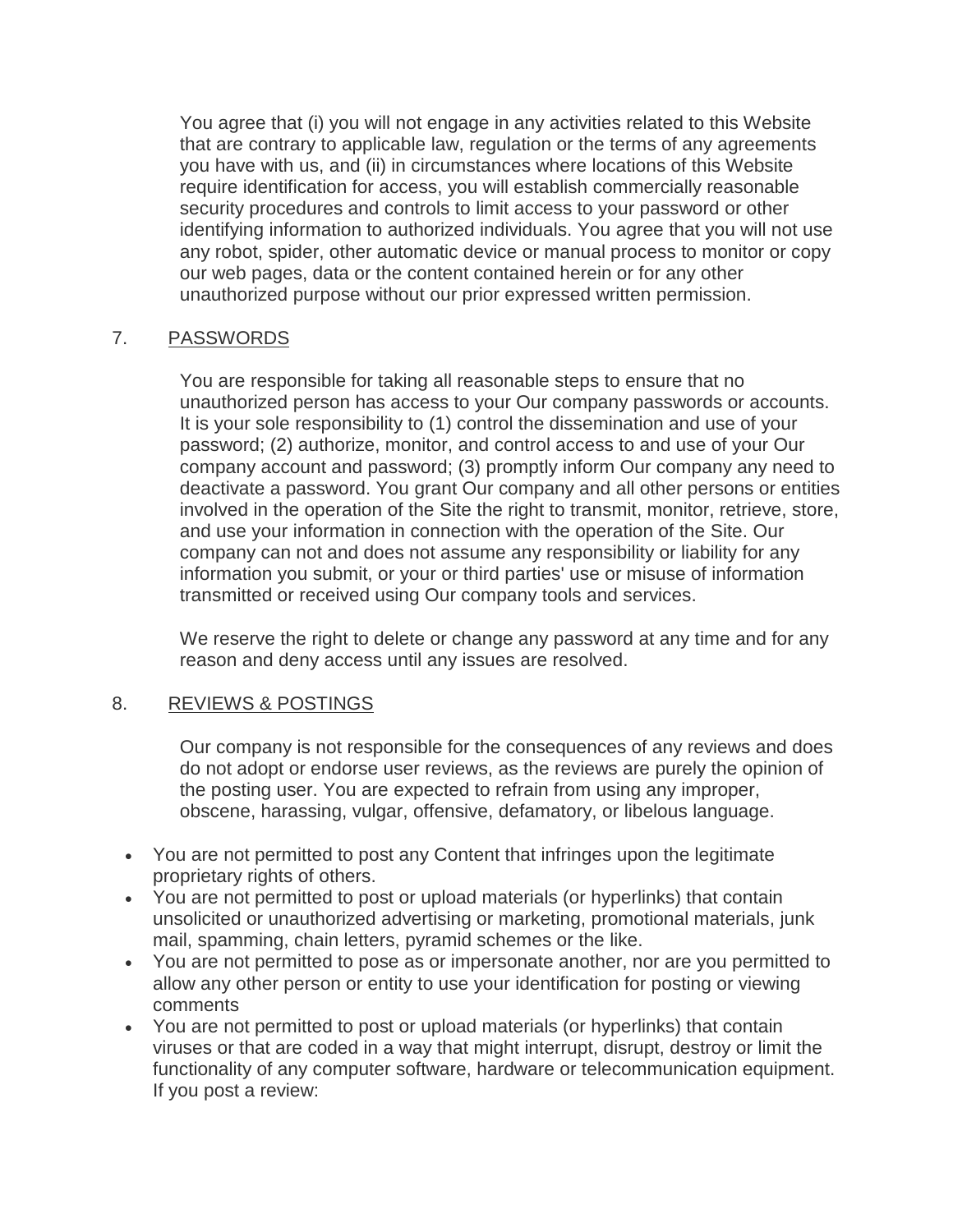Any violation of these terms will be deemed a material breach of the Agreement.

Our company reserves the right (but is not obligated) to do any or all of the following:

- Investigate an allegation that a communication(s) do(es) not conform to the terms of this section and, in its sole discretion, remove the review(s).
- Remove any information, if added through a review, blog or other forum, which are abusive, illegal, or disruptive, or that otherwise fail to conform with these Terms and Conditions.
- Terminate a user's access to the Site upon any breach of these Terms and Conditions.
- Edit or delete any posting for any reason, and the user also agrees that no reason or notice is required to be rendered at any time.

Our company disclaims all liability or responsibility to users of the Site or any other person or entity for performance or nonperformance of the activities above

#### 9. ADVERTISEMENTS, FAXING, E-MAILS, SEARCHES, AND LINKS TO OTHER SITES.

Our company may provide links to third-party web sites. Our company also may select certain sites as priority responses to search terms you enter, and Our company may agree to allow advertisers to respond to certain search terms with advertisements or sponsored Content. Our company does not recommend and does not endorse the Content on any third-party websites. Our company is not responsible for the Content of linked third-party sites framed within the Site, third-party sites provided as search results, or third-party advertisements, and does not make any representations regarding their Content or accuracy. Your use of third-party websites is at your own risk and subject to the terms and conditions of use for such sites. Our company does do not endorse any product advertised on the Our company site. Our company, its officers, business partners, and affiliates may send you faxes and e-mails of both informational and solicitation content, and you give your express permission for us to do so. This means that you give express permission to receive faxes and/or e-mails (opt-in) and/or promotional materials from the Our company and any affiliate associated with the Our company for any reason.

#### 10. INDEMNITY.

You shall indemnify and hold harmless Our company, its affiliates, successor organizations, directors, officers, shareholders, partners and employees from and against any and all liabilities from any claims against any or all of them whether or not foreseeable, directly or indirectly resulting from the actions or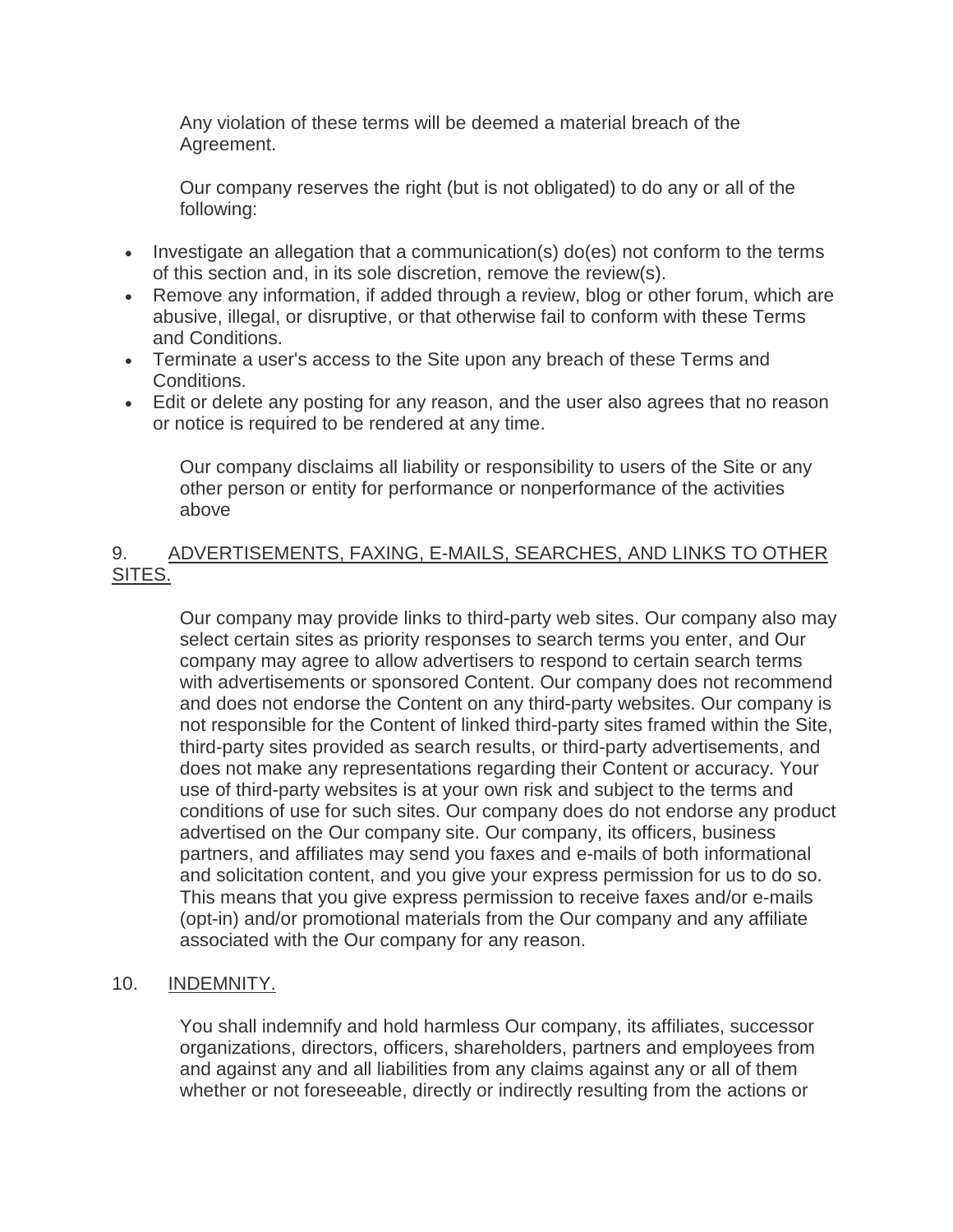omissions of User or parties acting on behalf of User, or arising out of User's or its agents breach of any of its representations, warranties, responsibilities, or agreements contained in this Agreement. User shall, at its own expense, defend Our company against any claim alleging the user's liability for indemnified matters provided that a) User promptly notifies Our company any claim; b) User is entitled to settle or defend any action against Service Provider to which this indemnity relates; and c) Our company reasonably cooperates with Customer to facilitate such defense. Notwithstanding the foregoing, User may not settle any claim or consent to any judgment without first obtaining the written consent of Our company, such consent not to be unreasonably withheld, and Our company may participate in its own defense at its own expense. This Paragraph shall survive the termination of this Agreement.

Under no circumstances will the Our company liable for any lost profits, lost opportunity or any indirect, consequential, incidental, special, punitive, or exemplary damages arising out of any use of or inability to use the website or any portion thereof, regardless of whether we have been apprised of the likelihood of such damages occurring and regardless of the form of action, whether in contract, warranty, tort (including negligence), strict liability, or otherwise.

#### 11. JURISDICTION.

You agree that the Courts of the State of New York, County of Suffolk, shall have exclusive jurisdiction for any dispute with Our company, or in any way relating to your use of the Site, and you consent to the exercise of personal jurisdiction in the courts of the State of New York, County of Suffolk in connection with any such dispute including any claim involving Our company or its affiliates, subsidiaries, employees, contractors, officers, directors, telecommunication providers, and Content providers.

These Terms and Conditions are governed by the laws of the State of New York, without respect to its conflict of laws principles. If any provision of these Terms and Conditions is found to be invalid by any court having competent jurisdiction, the invalidity of such provision shall not affect the validity of the remaining provisions of these Terms and Conditions, which shall remain in full force and effect. No waiver of any of these Terms and Conditions shall be deemed a further or continuing waiver of such term or condition or any other term or condition. The language in this Contract shall be interpreted as to its fair meaning and not strictly for or against any party

To the extent that anything in or associated with the Site or Our company is in conflict or inconsistent with this Contract, this Contract shall govern. Our Companys failure to enforce any provision of this Contract shall not be deemed a waiver of such provision nor of the right to enforce such provision.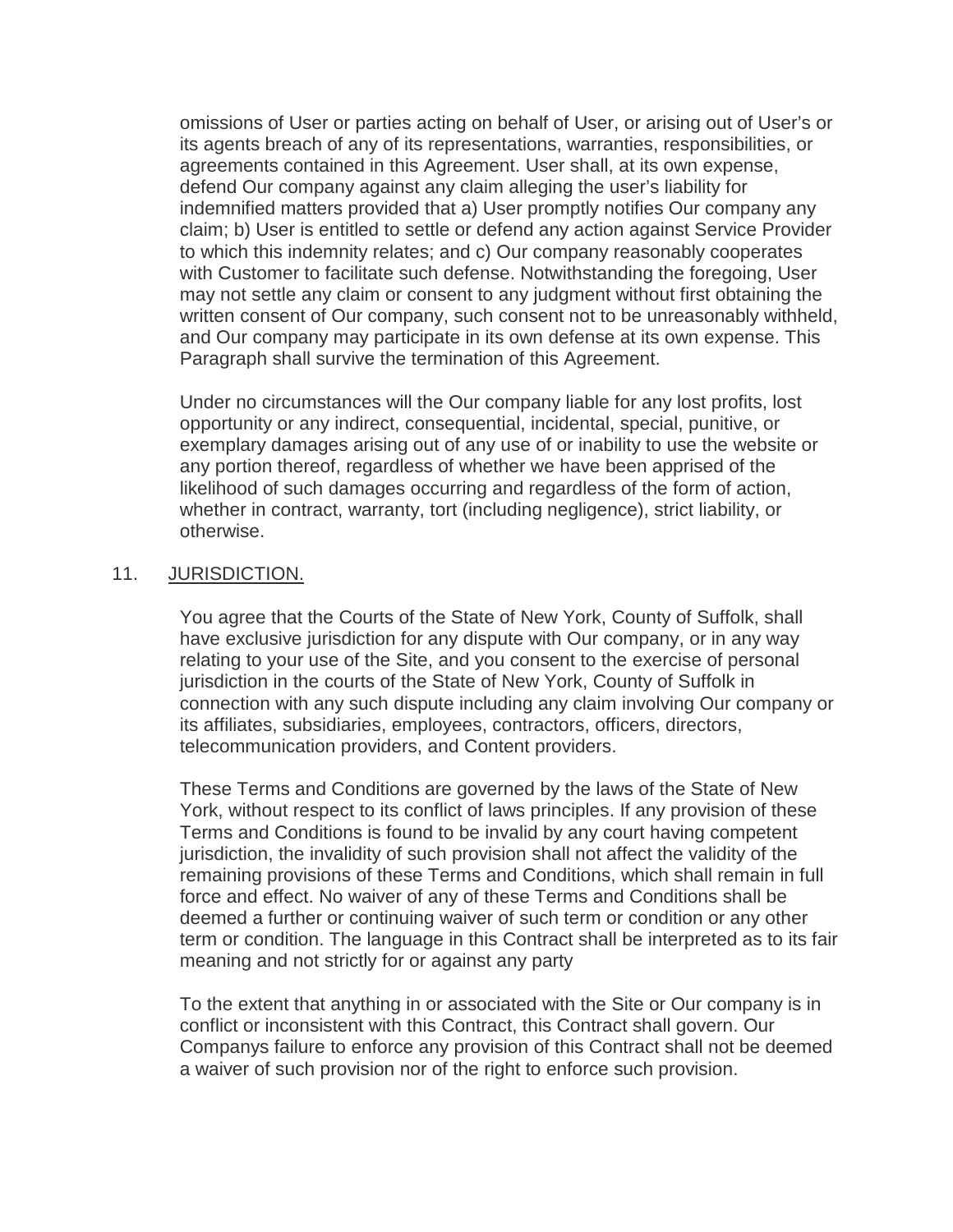#### 12. EXTERNAL LINKS

External inks may be provided for your convenience, but they are beyond the control of the Website Owner, and no representation is made as to their content. Use or reliance on any external links and the content thereon provided is at your own risk. When visiting external links, you must refer to that external websites terms and conditions of use. No hypertext links shall be created from any website controlled by you or otherwise to this website without the express prior written permission of the Website Owner. Please [contact i](http://www.tele-pro.co.uk/contact/contact.htm)f you would like to link to this website or would like to request a link to your website

#### 13. LIMITATIONS OF MALICIOUS CONTENT

Malicious content will aggressively be tracked and found. The Our company will prosecute to the fullest extent of the law, any malicious content posted.

#### 14. FINANCES

All fees paid to the Our company are non-refundable. There are no pro-rated refunds at any time or any reason. Should an account be terminated, the user understands and agrees that the fees can be billed for 30 days from the time of termination to give the Our company time to process the canceled subscription/service/listing.

#### 15. USE OF OUR COMPANY DATA

16. Under no circumstance may any data be used or "mined" from the Our company without expressed written permission from the Our company. Any use of the Our company'sDatabase not expressly authorized in this Agreement is strictly prohibited. Without limiting the generality of the foregoing, OUR COMPANYand the Users are expressly prohibited from (a) co-branding or otherwise providing the Product or Service on behalf of any third party, (b) sublicensing or reselling the Our companyDatabase; (c) using or allowing third parties to use the Our companyDatabase for the purpose of compiling, enhancing, verifying, supplementing, adding to or deleting from any mailing list, geographic or trade directories, business directories, classified directories, classified advertising, or other compilation of information which is sold, rented, published, furnished or in any manner provided to a third party; (d) using the Our companyDatabase in any service or product not specifically authorized in this Agreement or offering it through any third party; or (e) disassembling, decompiling, reverse engineering, modifying or otherwise altering the Our companyDatabase or any part thereof without Our company'sprior written consent, such consent may be withheld at trhe Our company'ssole discretion; or (f) using the Our company'sDatabase for any direct marketing purposes.

#### 17. COMPLETE AGREEMENT.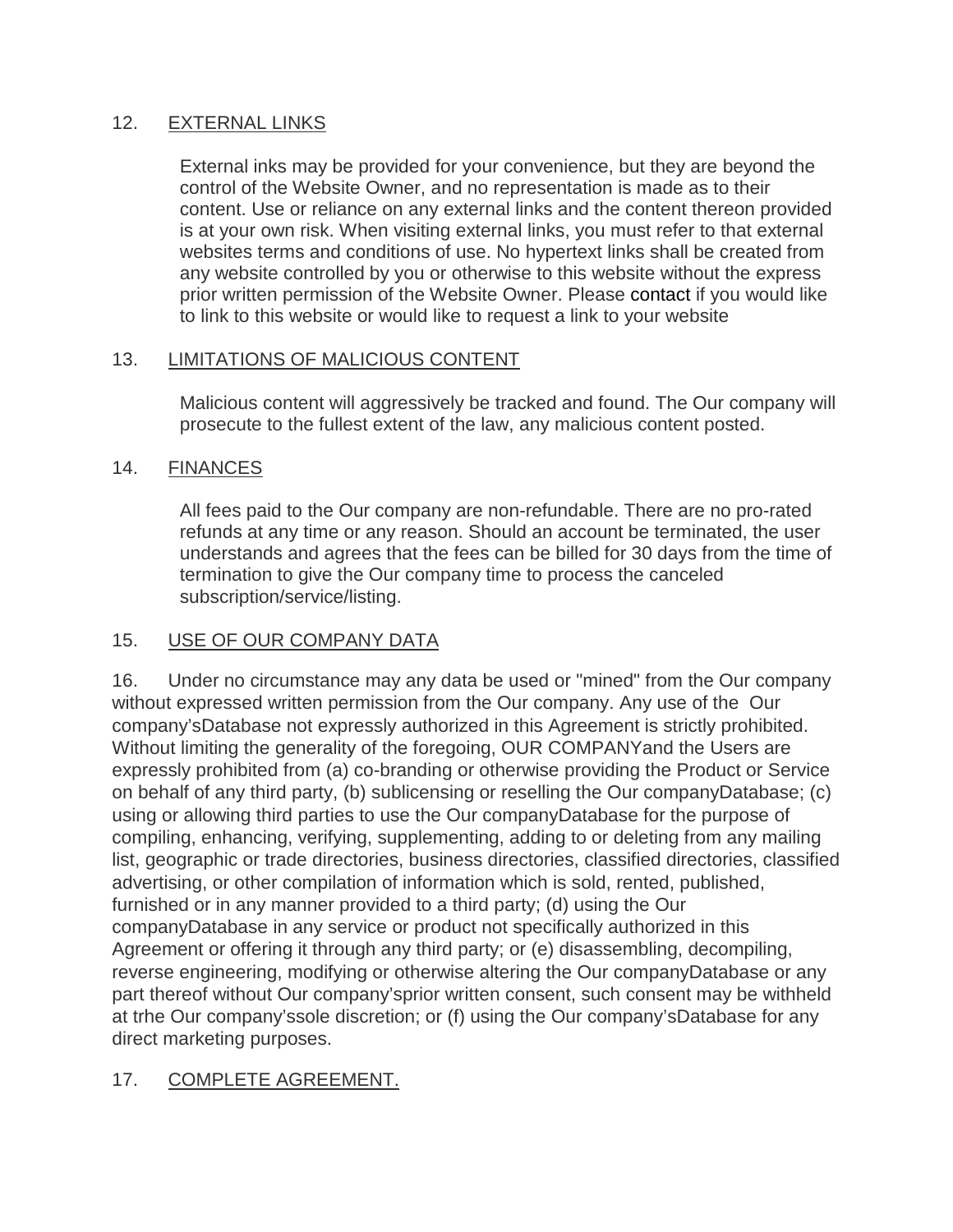This Agreement constitutes the entire agreement between you and Our company concerning the use of the Site and its Content.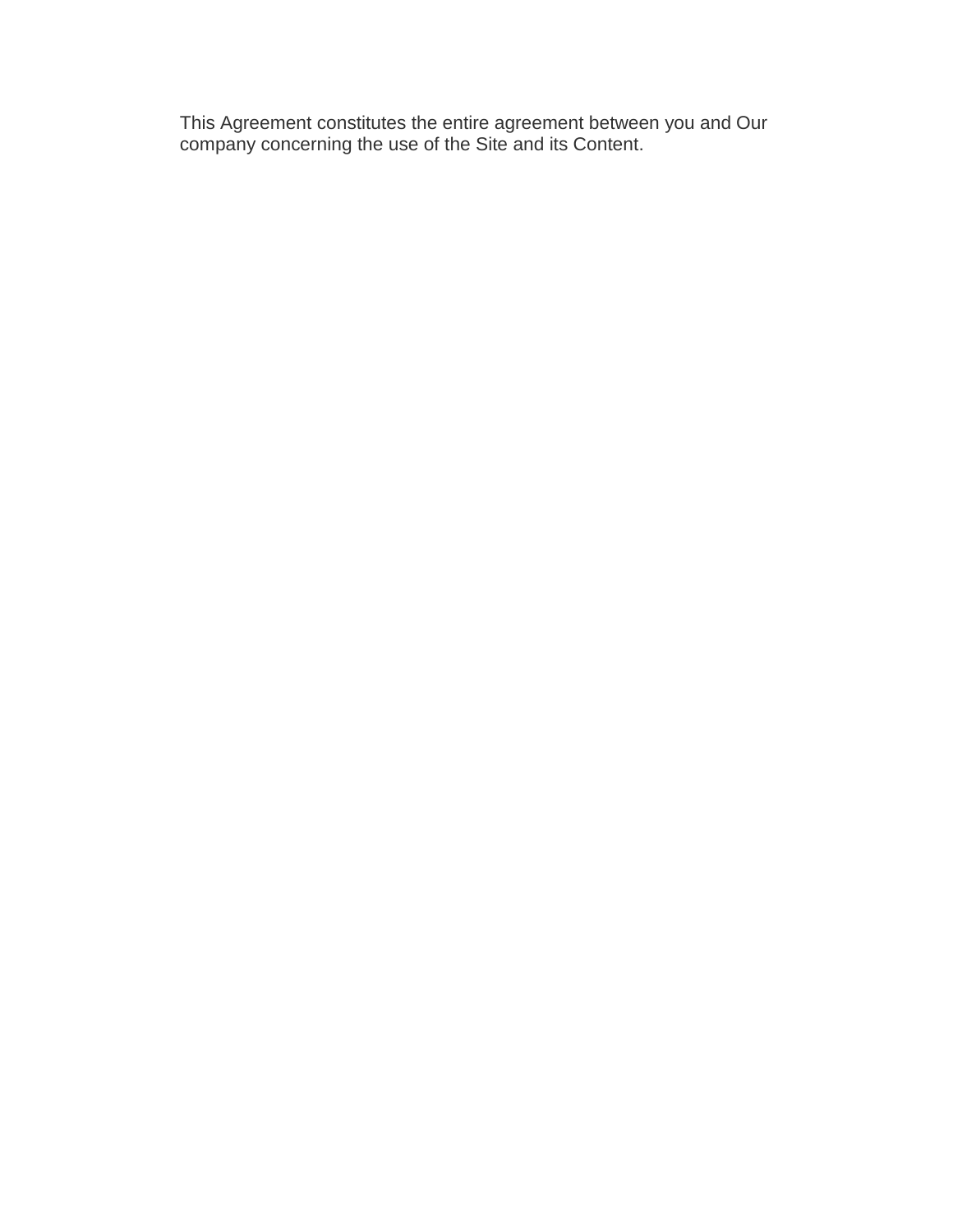# American Disability Act Website Accessibility Under Title II of the ADA

Our company and Websites recognize and provide qualified individuals with disabilities equal access to their programs, services, or activities unless doing so would fundamentally alter the nature of their programs, services, or activities or would impose an undue burden. One way to help meet these requirements is to ensure that our websites have accessible features for people with disabilities, using the simple steps described in this document. Our organization also meet its legal obligations by providing an alternative accessible way for citizens to use the programs or services, such as a staffed telephone information line during business hours.

Please note that when listed herein as "our company" or "we," "us," or "our." refers to Northern Utah Chiropractic

#### **A Few Basic Terms**

To understand the basics of website accessibility, you need to know a few terms:

**Webpage** – an Internet-based document, usually in HTML format, that can contain a wide variety of information and multimedia content.

**Website** – a collection of web pages that are hierarchically organized around a homepage.

**Web browser** – a computer program that downloads web pages. It is the program installed on the computer that you use to access web pages on the Internet.

**HTML** – short for "hypertext mark-up language," a common markup language used to present web pages. It tells the web browser how information should be structured and accessed.

**Screen reader** – a computer program that speaks written text. It allows a person to listen to the written text on a webpage or in a computer program. Screen readers readonly text; they cannot describe pictures or other images, even if the images are pictures of text.

**HTML tags** – specific instructions understood by a web browser or screen reader. One type of HTML tag called an **"alt" tag** (short for "alternative text"), is used to provide brief text descriptions of images that screen readers can understand and speak. Another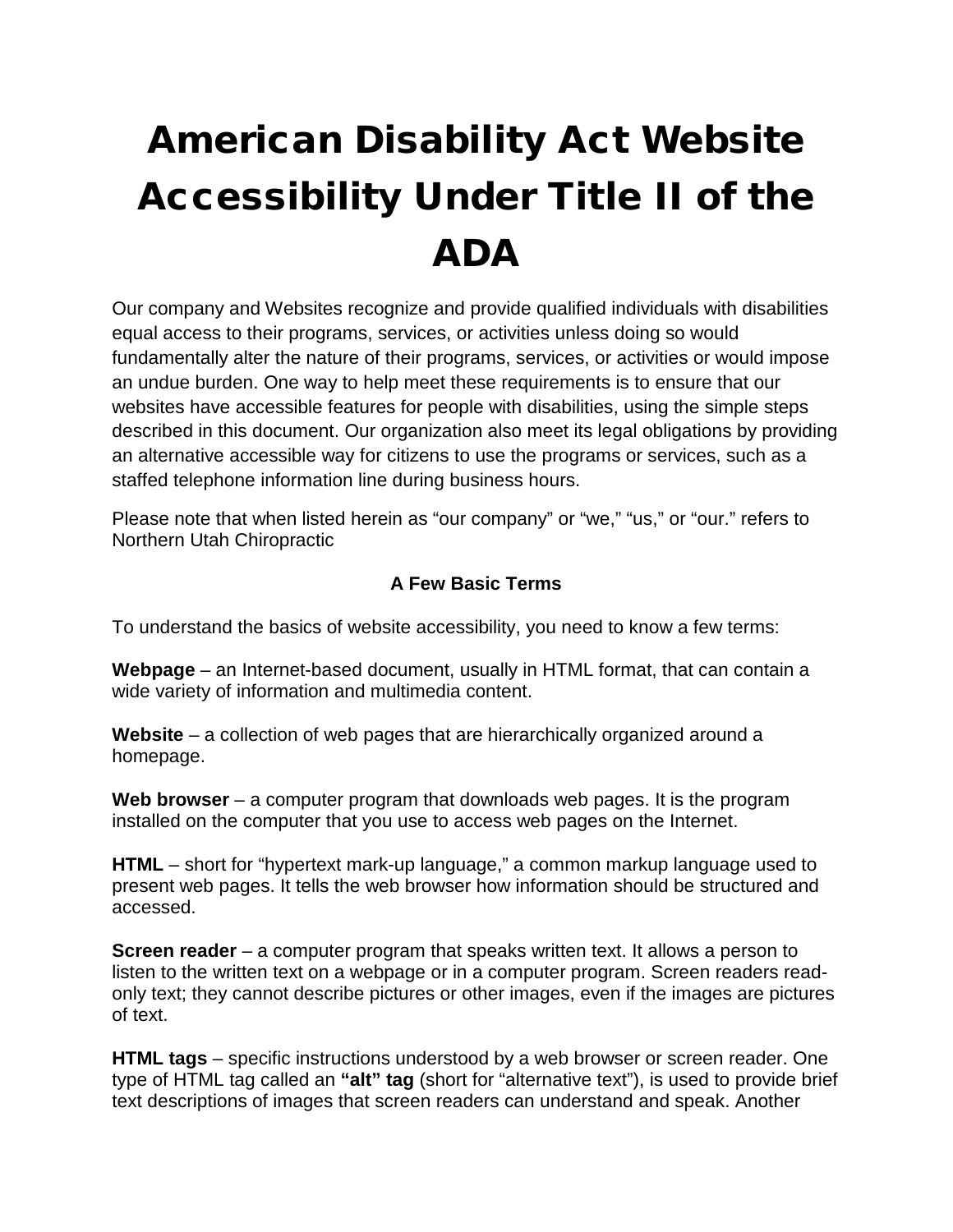type of HTML tag called a **"longdesc" tag** (short for "long description"), is used to provide long text descriptions that can be spoken by screen readers.

**Refreshable Braille display** – an electronic device that translates standard text into Braille characters and uses devices such as rounded pins on a refreshable display to create Braille text that can be read by touch.

#### **Images With Text Equivalents**

Blind people, those with low vision, and people with other disabilities that affect their ability to read a computer display often use different technologies, so they can access the information displayed on a webpage. Two commonly used technologies are screen readers and refreshable Braille displays. As discussed above, a screen reader is a computer program that speaks the text that appears on the computer display, beginning in the top-left corner. A refreshable Braille display is an electronic device that translates text into Braille characters that can be read by touch. These assistive technologies read text. They cannot translate images into speech or Braille, even if words appear in the images. For example, these technologies cannot interpret a photograph of a stop sign, even if the word "stop" appears in the image.

Because they only read the text, screen readers and refreshable Braille displays cannot interpret photographs, charts, color-coded information, or other graphic elements on a webpage. **Our company** utilizes a line of simple HTML code to provide text for each image and graphic will enable the user with a vision disability to understand what it is.

**Our company** utilizes the words in the tag can be more than a description. It often provides a text equivalent of the image. In other words, the tag often includes the same meaningful information that other users obtain by looking at the image. In some circumstances, longer and more detailed text is necessary to convey the same meaningful information that other visitors to the website can see.

#### **Specifying Colors and Font Sizes**

Although webpage designers often have aesthetic preferences and may want everyone to see their web pages in precisely the same color, size, and layout. But because of their disability, many people with low vision do not see web pages the same as other people. Some see only small portions of a computer display at one time, and others cannot see text or images that are too small or with certain colors. For these reasons, many people with low vision use specific color and font settings when they access the Internet – settings that are often very different from those most people use. For example, many people with low vision need to use high contrast settings, such as bold white or yellow letters on a black background. Others require just the opposite – bold black text on a white or yellow background. And, many must use softer, more subtle color combinations.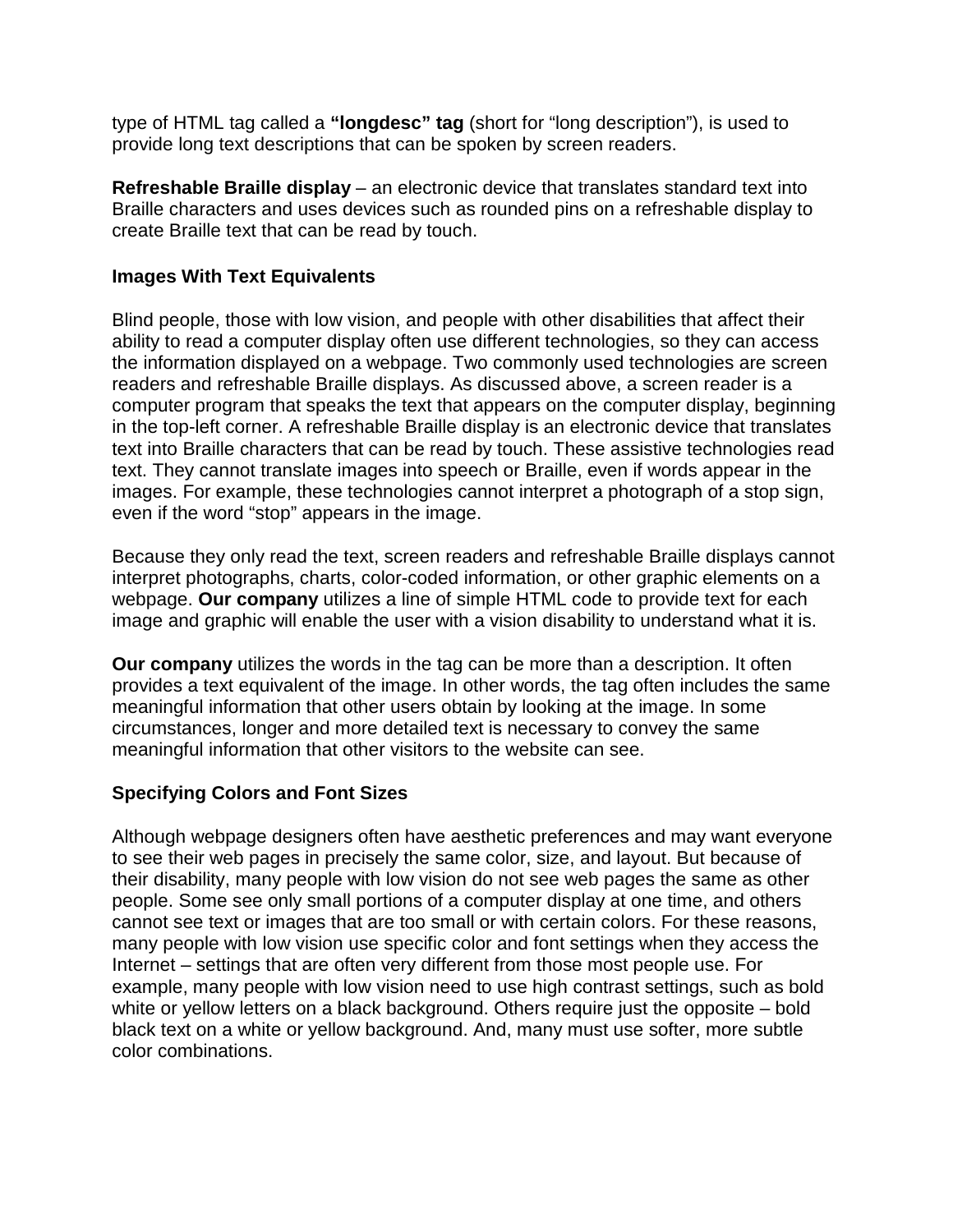**Our company** enables the user to manipulate color and font settings in their web browsers and operating systems to make pages readable. Some web pages, however, are designed so that changing the color and font settings is impossible.

**Our company** utilizes websites that are designed so they can be viewed with the color and font sizes set in users' web browsers and operating systems. Users with low vision can specify the text and background colors as well as the font sizes needed to see webpage content.

#### **Videos and Other Multimedia Lack Accessible Features**

Due to increasing bandwidth and connection speeds, videos and other multimedia are becoming more common on the websites. These and other types of multimedia can present two distinct problems for people with different disabilities. People who are deaf or hard of hearing can generally see the information displayed on Web pages. But a deaf person or someone who is hard of hearing may not be able to hear the audio track of a video. On the other hand, persons who are blind or have low vision are frequently unable to see the video images but can hear the audio track.

**Our company** utilizes multimedia options to incorporate features that make them accessible to everyone. Provide audio descriptions of images (including changes in setting, gestures, and other details) to make videos available to people who are blind or have low vision. **Our company** provides text captions synchronized with the video images to make videos and audio tracks accessible to people who are deaf or hard of hearing.

#### **Our company's Website Functionality:**

- include a "skip navigation" link at the top of web pages that allows people who use screen readers to ignore navigation links and skip directly to webpage content;
- minimize blinking, flashing, or other distracting features;
- if they must be included, ensure that moving, blinking, or auto-updating objects or pages may be paused or stopped;
- design online forms to include descriptive HTML tags that provide persons with disabilities the information they need to complete and submit the forms;
- include visual notification and transcripts if sounds automatically play;
- provide a second, static copy of pages that are auto-refreshing or that require a timed-response;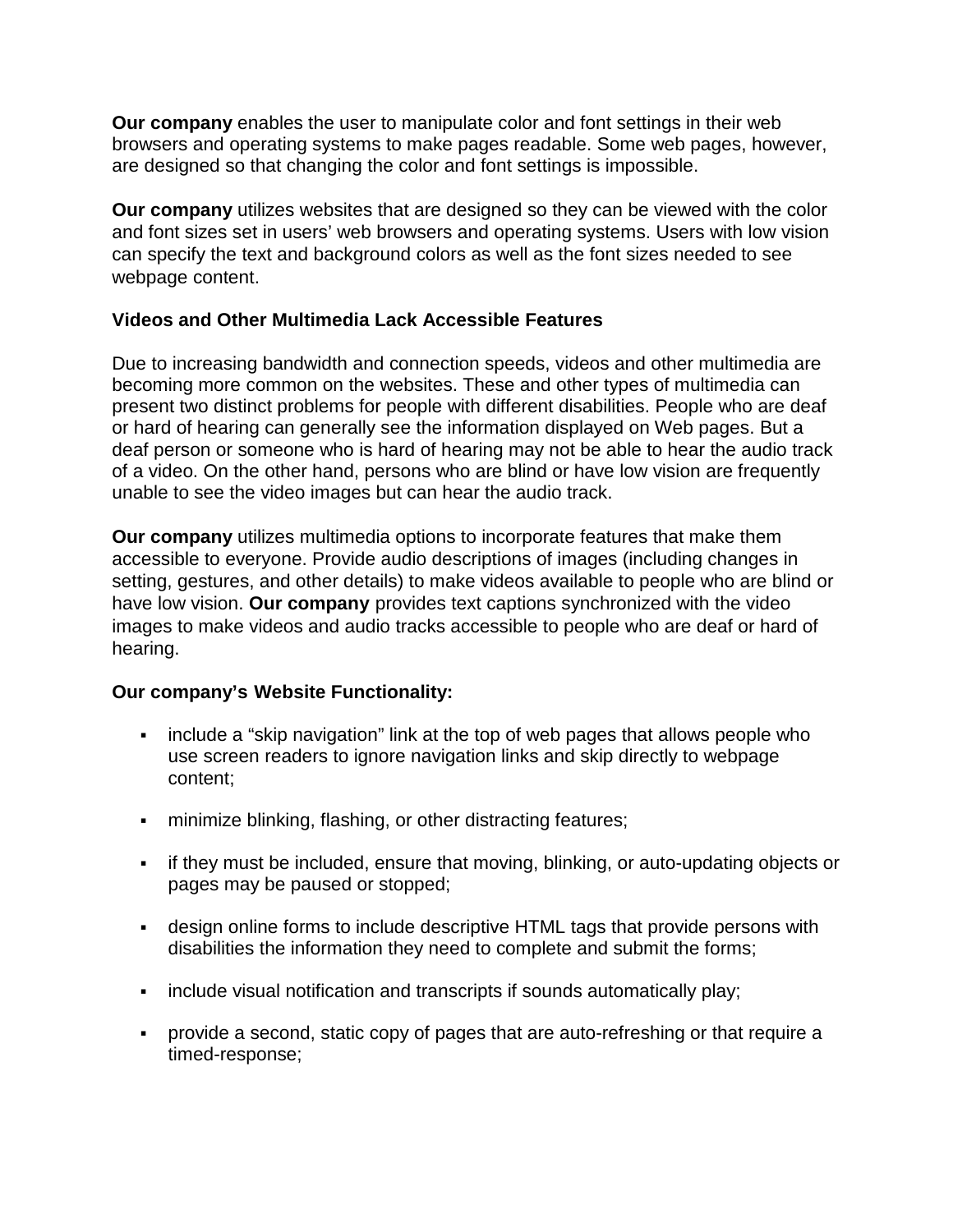use titles, context, and other heading structures to help users navigate complex pages or elements (such as web pages that use frames).

We may modify or amend this ADA Notice from time to time at our discretion. It is your responsibility to review this page as often you deem necessary to see updates, and you acknowledge by using our service that you accept that responsibility to regularly check for changes. We encourage you to periodically review this ADA Notice to be informed.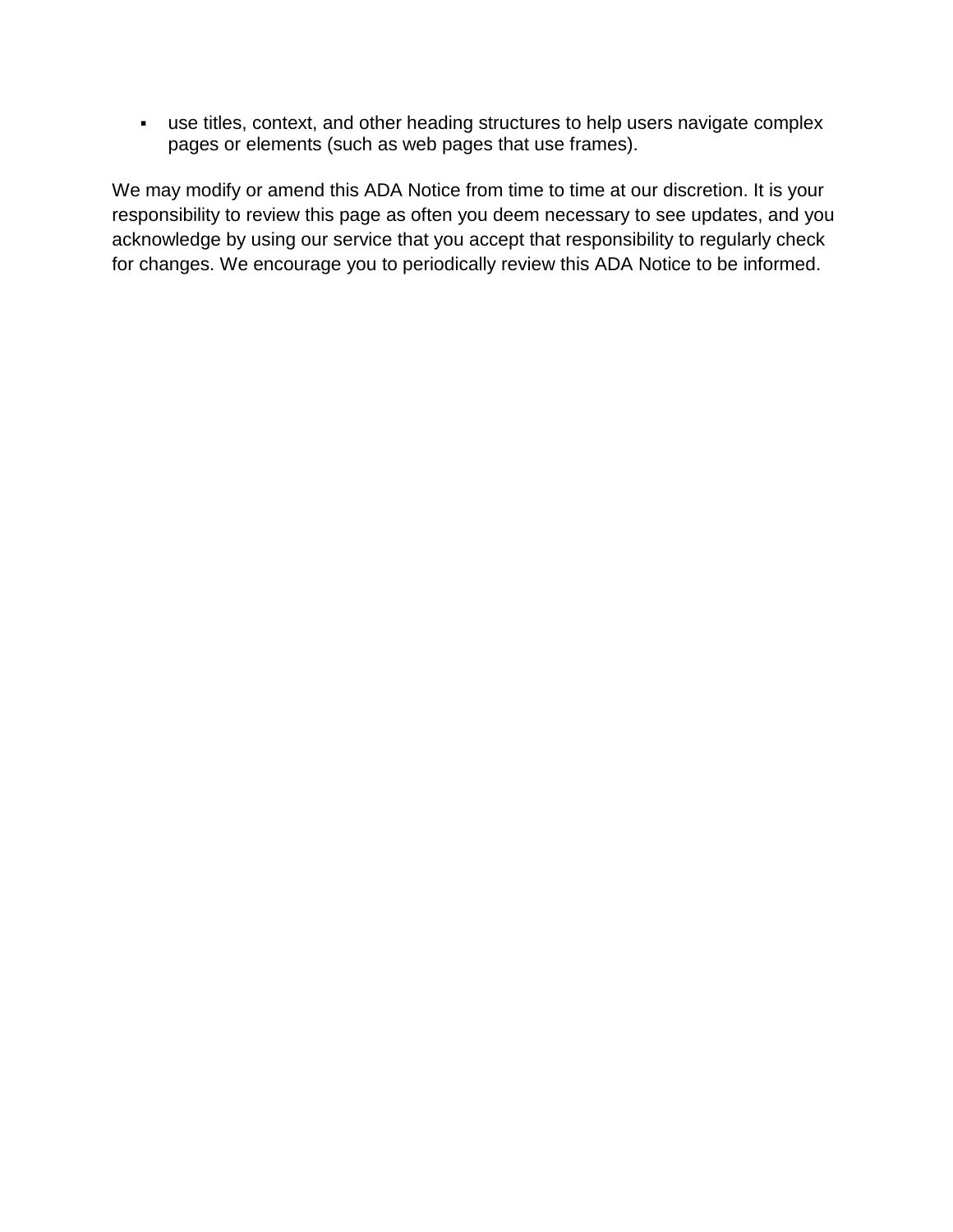## Cookie Policy

Our Website uses cookies to improve the user experience and ensure that it is functioning effectively. By using or accessing our Website, you are consenting to allow us to use of Cookies as outlined below.

This Cookie Notice is part of our Privacy Statement. For more information about us, and how we protect visitor information, please see our Privacy Statement.

To provide you with more personalized and responsive service, we need to remember and store information about how you use this Website. This is done using small text files called cookies. Cookies contain small amounts of data and are downloaded to your computer or another device by a server for this Website. Your web browser then sends these cookies back to this Website on each subsequent visit so that it can recognize you and remember things like your user preferences. You can find more detailed information about cookies and how they work at [http://www.aboutcookies.org/.](http://www.aboutcookies.org/)

This Cookie policy helps to explain the occasions when and why cookies may be sent to visitors to the Site (referred to in this policy as "we," "us" or "our"). "Cookies" are textonly pieces of information that a website transfers to an individual's hard drive or other website-browsing equipment for record-keeping purposes. Cookies allow the Site to remember important information that will make your use of the site more convenient. A cookie will typically contain the name of the domain from which the cookie has come, the "lifetime" of the cookie, and a randomly generated unique number or other value. Certain cookies will be used on the Site regardless of whether you are logged in to your account or not. Session Cookies are temporary cookies that remain in the cookie file of your browser until you leave the Site.

Whenever you use this Website, information may be collected through the use of cookies and other technologies. By using this Website, you agree to our use of cookies as described in this Cookie Notice and also to the use of cookies on the other country, regional or practice specific websites contained in deloitte.com that you may visit, as described in their accompanying cookie notices.

We use cookies to limit certain types of cyber attacks.

## What Cookies Do We Use and Why?

Some of the cookies we use are necessary to enable you to move around the Website and use its features such as accessing secure areas that may contain content for registered users.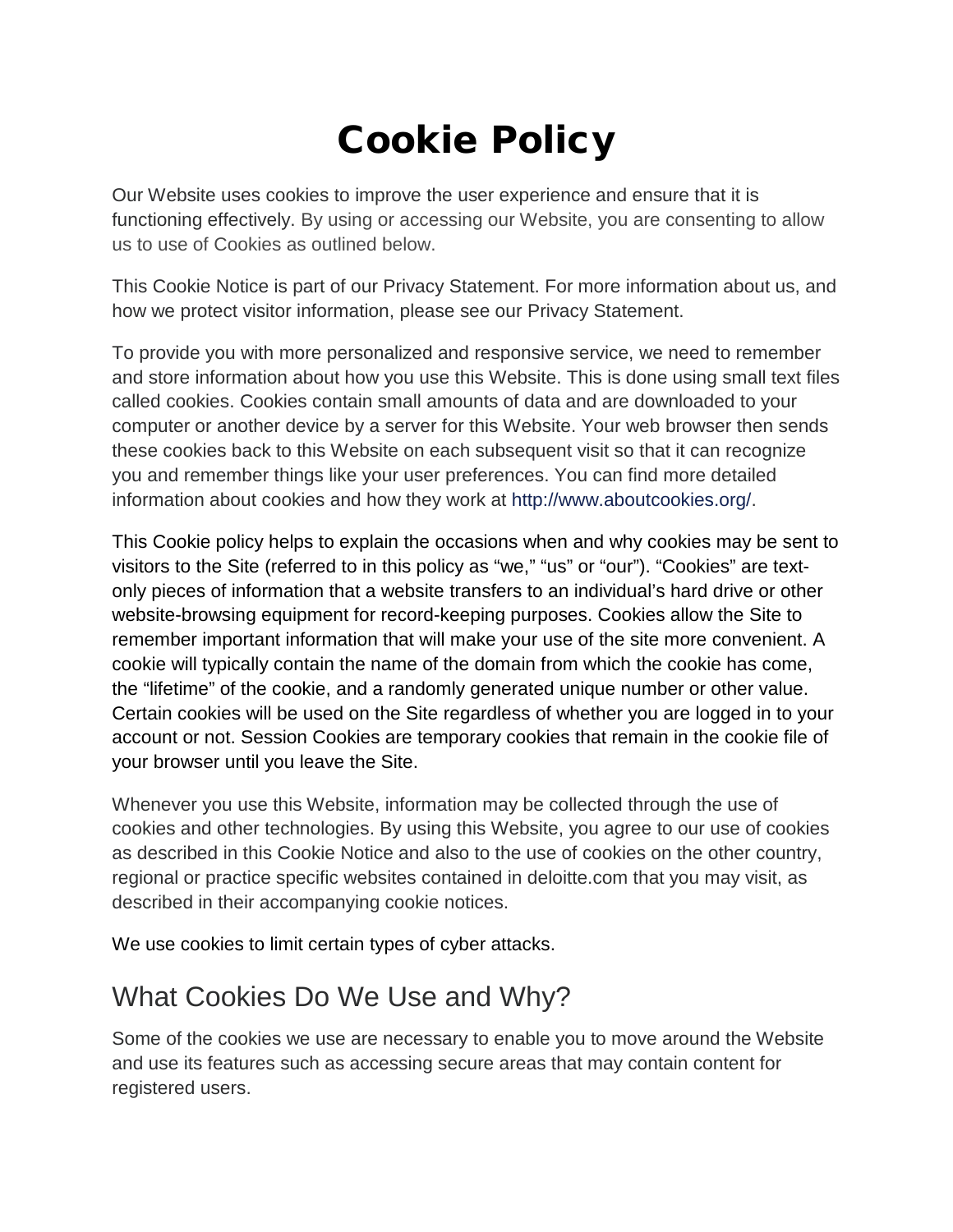We also use functional cookies to record information about the choices you have made and to allow us to tailor the site to our users; for example, to remember your language or region or that you have already completed a survey. This information is usually anonymized and is not used for any other purpose.

Our service providers and we also use analytic services to help us understand how effective our content is, what interests our users have, and to improve how this Website works. Also, we use web beacons or tracking pixels to count visitor numbers and performance cookies to follow how many individual users access this Website and how often. This information is used for statistical purposes only, and it is not our intention to use such information to personally identify any user. However, if you have registered and signed into this Website, we may combine this information with information from our web analytic services and cookies to analyze how you use this Website in more detail.

Although currently, this Website does not use Targeting Cookies to deliver targeted advertising to Website visitors, we reserve the right to do so in the future without notice. Should we use targeting cookies; We will use cookies from third-party partners such as Google and Facebook for marketing purposes. These cookies allow us to display Indeed promotional material to you on other sites you visit across the Internet. Indeed may also share information about your behavior on the Site with third parties (including operators of third-party websites and/or social networking sites) to show you targeted advertisements and other content that has been customized for you. We also use cookies to facilitate the Indeed Targeted Ads Program. In this Program, we use cookies to determine which ads users have seen, and how many times users have seen a particular ad. We will use cookies to associate user activity with the third party website that referred the user to our Site, or to associate user activity that Indeed referred to a third party website. These third-party partner websites receive credit for the activity of users they refer to our Site or give us credit for the activity of users referred to such third party websites. We do not share any personal information or information about individual user activities with these partner entities. We also use cookies to associate user activity with the email campaign that referred the user to our Site.

Please contact us if you would like more detailed information on the cookies we use.

## How to Control Cookies?

By using this Website, you agree that we can place cookies on your computer or device as explained above. However, you can control and manage cookies in various ways. Please bear in mind that removing or blocking cookies can impact on your user experience and parts of this Website may no longer be fully accessible.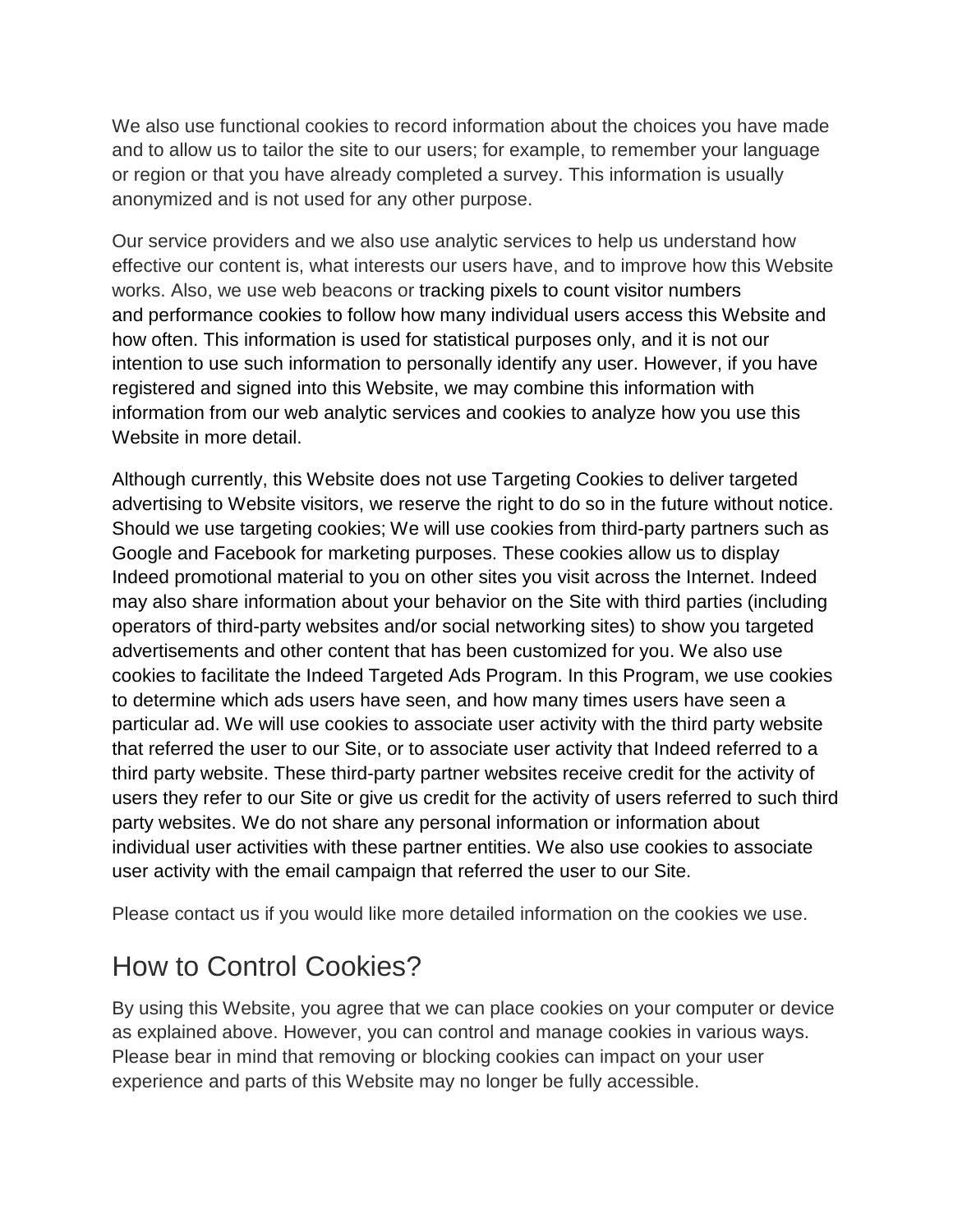## Browser Controls

Most browsers will allow you to see what cookies you have and delete them on an individual basis or block cookies from particular or all websites. Be aware that any preference you have set will be lost if you remove all cookies, including your choice to opt-out from cookies as this itself, requires an opt-out cookie to have been set. For more information on how to modify your browser settings to block or filter cookies, see <http://www.aboutcookies.org/> or [http://www.cookiecentral.com/faq/.](http://www.cookiecentral.com/faq/)

## Managing Analytics Cookies

Use the options in your web browser if you do not wish to receive a cookie or if you wish to set your browser to notify you when you receive a cookie. You can easily delete and manage any cookies that have been installed in the cookie folder of your browser by following the instructions provided by your particular browser manufacturer.

- **[Google Chrome](https://support.google.com/chrome/answer/95647?hl=en-GB)**
- **[Internet Explorer](https://support.microsoft.com/en-us/kb/260971)**
- **[Mozilla Firefox](https://support.mozilla.org/en-US/kb/cookies-information-websites-store-on-your-computer)**
- **[Safari \(Desktop\)](https://support.apple.com/kb/ph21411?locale=en_US)**
- **[Safari \(Mobile\)](https://support.apple.com/en-us/HT201265)**
- **[Android Browser](http://support.google.com/ics/nexus/bin/answer.py?hl=en&answer=2425067)**
- **[Opera](http://www.opera.com/help)**
- **[Opera Mobile](https://www.opera.com/help/tutorials/security/privacy/)**

If your browser is not listed here, consult the documentation that your particular browser manufacturer provides. You may also consult your mobile device documentation for information on how to disable cookies on your mobile device. If you disable all cookies, you may not be able to take advantage of all the features of this Site. Please note that if you have not cleared your cookies or cache, the contents of which may affect autofill functions on the Indeed site and you are responsible for any such actions.

## Social Buttons

We use social buttons to enable our users to share or bookmark web pages. These are buttons for third party social media sites, and these sites may log information about your activities on the Internet including on this Website. Please review the respective terms of use and privacy policies of these sites to understand exactly how they use your information and to find out how to opt-out, or delete such information.

## External Web Services